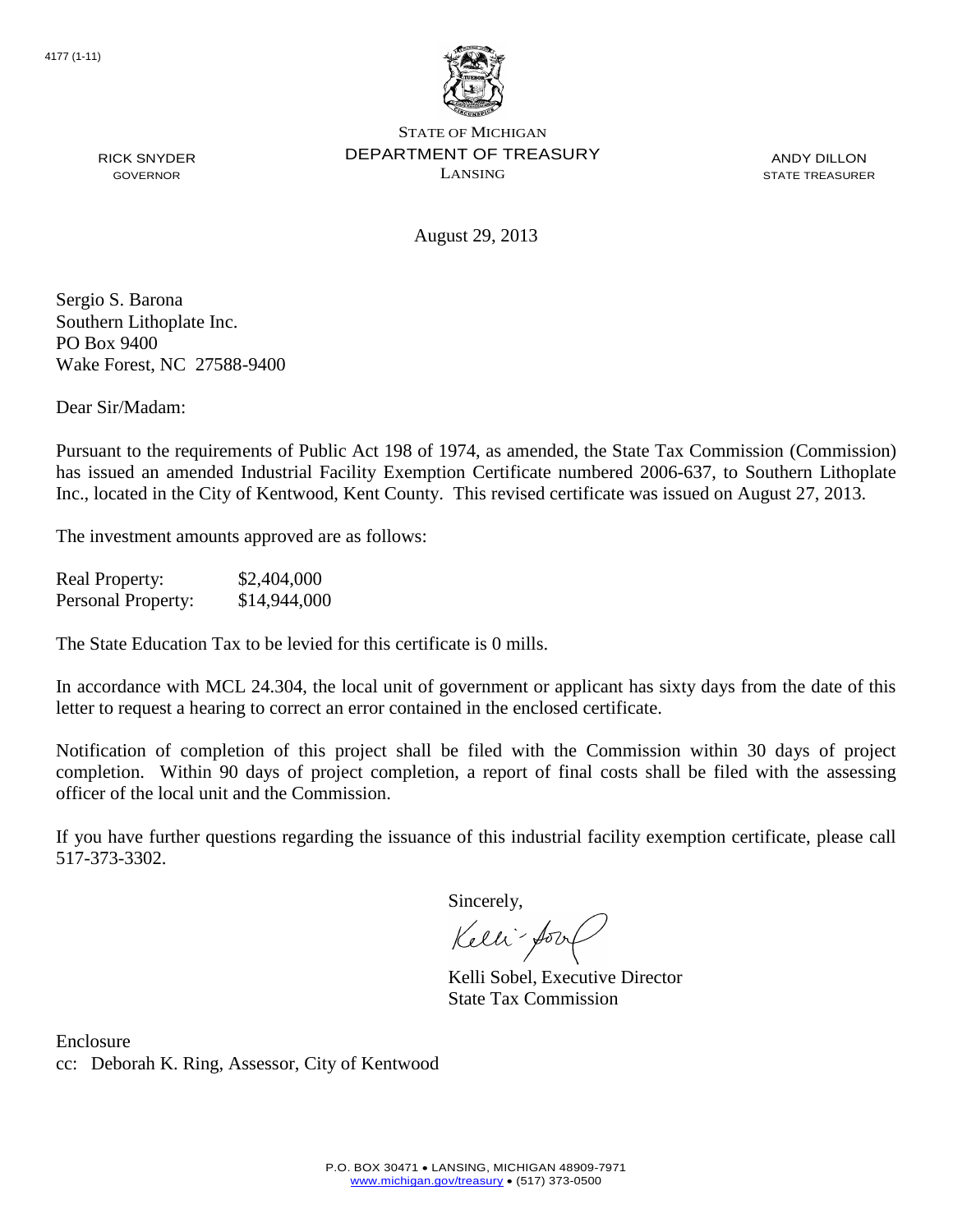New Certificate No. **2006-637 Amended**

Pursuant to the provisions of Public Act 198 of 1974, as amended, the State Tax Commission hereby finds that the industrial property, as described in the approved application, hereafter referred to as the industrial facility, owned or leased by Southern Lithoplate Inc., and located at 4150 Danvers Court SE, City of Kentwood, County of Kent, Michigan, within a Plant Rehabilitation or Industrial Development District, is intended for the construction or installation of new industrial property, and complies with Section 9 and other provisions of the act.

Therefore, as provided by MCL 207.551 to 207.572, inclusive, the State Tax Commission hereby certifies the industrial facility as a **new industrial facility**.

This certificate provides the authority for the assessor to exempt the industrial facility for which this Industrial Facilities Exemption Certificate is in effect, but not the land on which the facility is located, from ad valorem taxation. This certificate further provides the authority to levy a specific tax known as the Industrial Facilities Tax.

This certificate, unless revoked by order of the State Tax Commission as provided by Public Act 198 of 1974, as amended, shall remain in force for a period of **12** year(s) for real property and **8** year(s) for personal property**;**

**Real property component: Beginning December 31, 2006, and ending December 30, 2018.**

**The State Education Tax to be levied for the real property component of this certificate is 0 mills.**

**Personal property component: Beginning December 31, 2006, and ending December 30, 2014.**

**The State Education Tax to be levied for the personal property component of this certificate is 0 mills, unless exempted by MCL 207.564(4) which was enacted with the creation of the Michigan Business Tax.\***

This Industrial Facilities Exemption Certificate is issued on **December 21, 2006**.

This amended Industrial Facilities Exemption Certificate is issued on **August 27, 2013,** and supersedes all previously issued certificates.



 $882 - 6$ 

Douglas B. Roberts, Chairperson State Tax Commission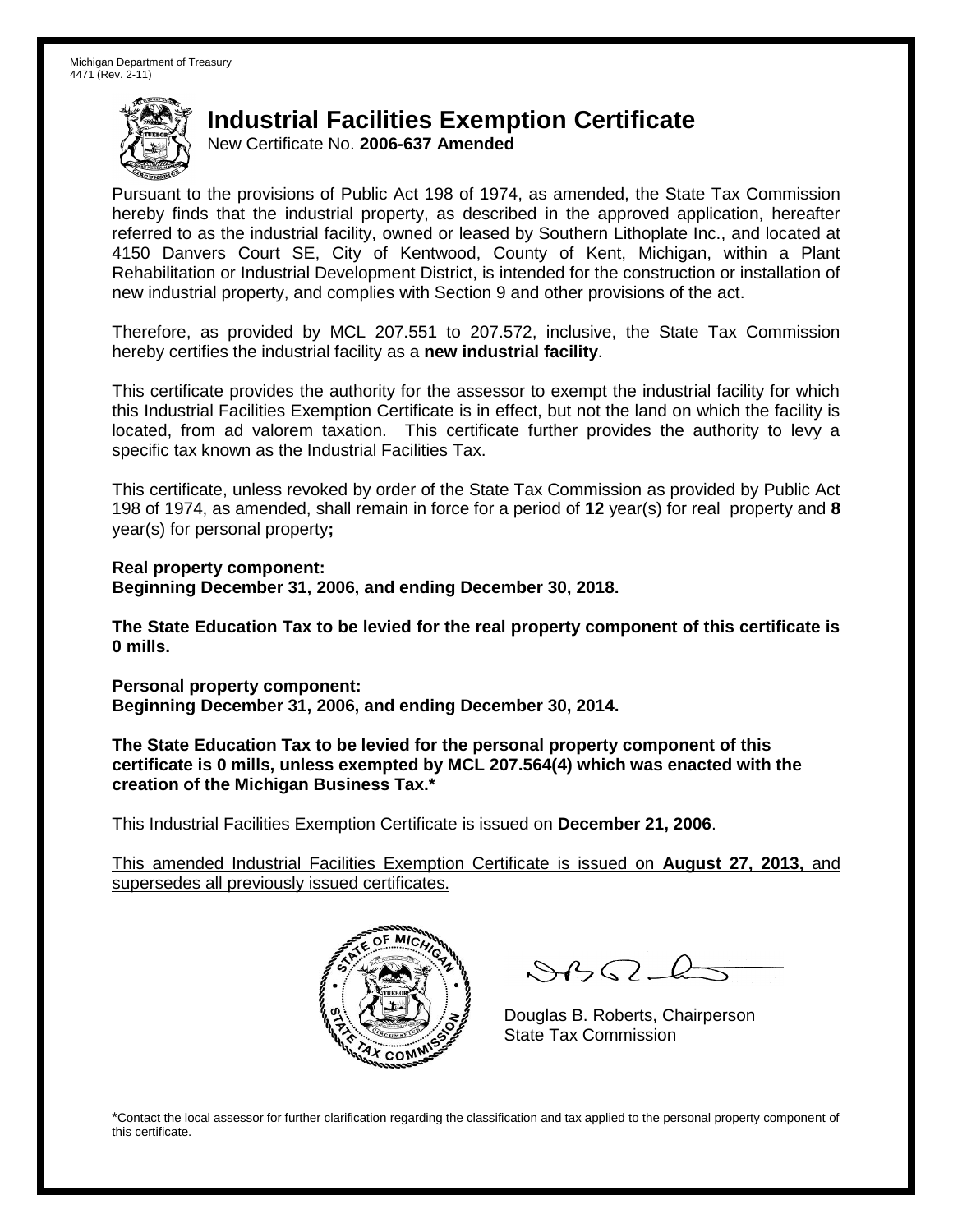

ANDY DILLON STATE TREASURER

August 29, 2013

Sergio S. Barona Southern Lithoplate Inc. PO Box 9400 Wake Forest, NC 27588-9400

RICK SNYDER GOVERNOR

Dear Sir/Madam:

Pursuant to the requirements of Public Act 198 of 1974, as amended, the State Tax Commission (Commission) has issued an amended Industrial Facility Exemption Certificate numbered 2007-620, to Southern Lithoplate Inc., located in the City of Kentwood, Kent County. This revised certificate was issued on August 27, 2013.

The investment amounts approved are as follows:

Real Property: \$50,000 Personal Property: \$800,000

The State Education Tax to be levied for this certificate is 6 mills.

In accordance with MCL 24.304, the local unit of government or applicant has sixty days from the date of this letter to request a hearing to correct an error contained in the enclosed certificate.

Notification of completion of this project shall be filed with the Commission within 30 days of project completion. Within 90 days of project completion, a report of final costs shall be filed with the assessing officer of the local unit and the Commission.

If you have further questions regarding the issuance of this industrial facility exemption certificate, please call 517-373-3302.

Sincerely,

Kelli-for

Kelli Sobel, Executive Director State Tax Commission

Enclosure cc: Deborah K. Ring, Assessor, City of Kentwood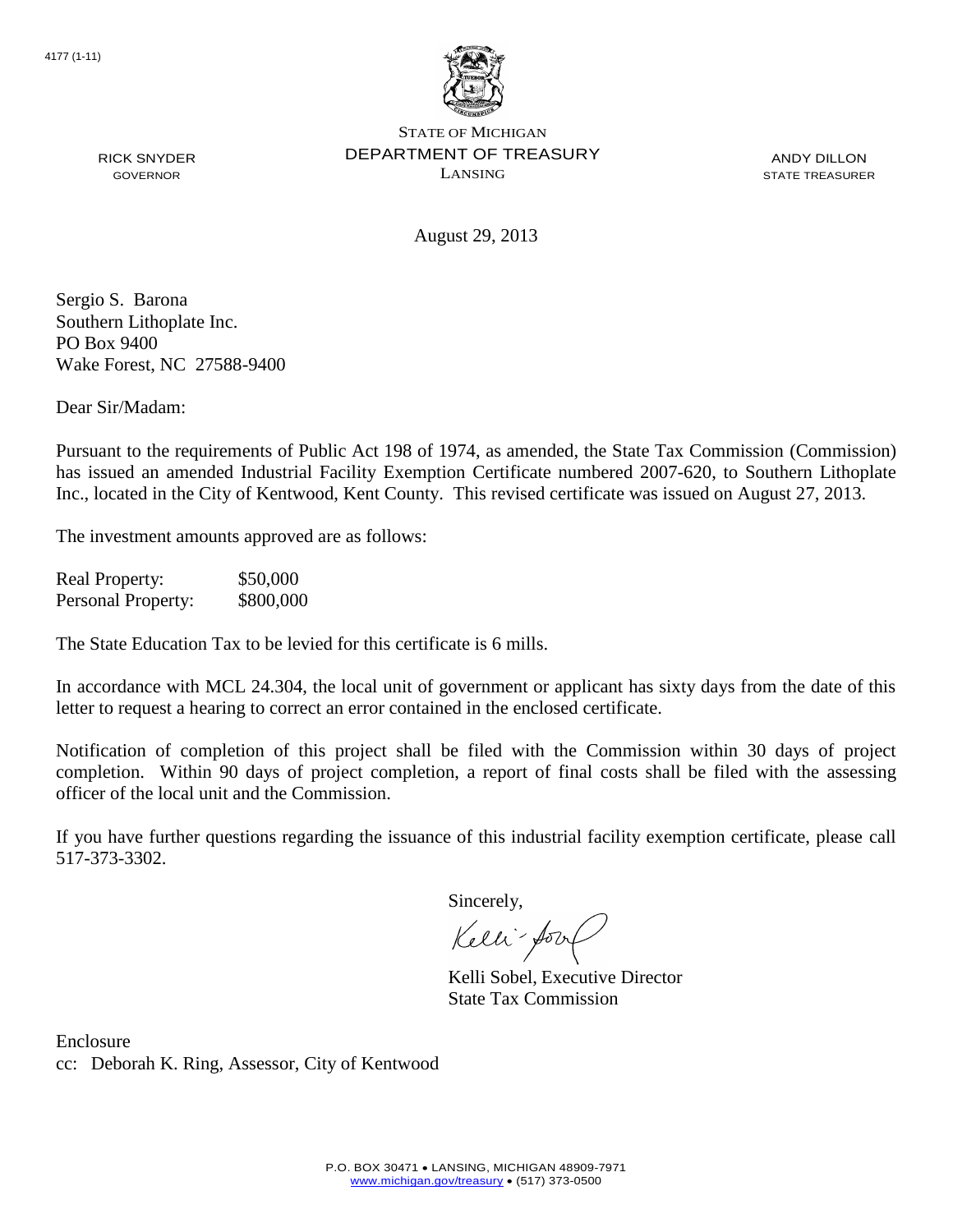New Certificate No. **2007-620 Amended**

Pursuant to the provisions of Public Act 198 of 1974, as amended, the State Tax Commission hereby finds that the industrial property, as described in the approved application, hereafter referred to as the industrial facility, owned or leased by Southern Lithoplate Inc., and located at 4156 Danvers Court Se, City of Kentwood, County of Kent, Michigan, within a Plant Rehabilitation or Industrial Development District, is intended for the construction or installation of new industrial property, and complies with Section 9 and other provisions of the act.

Therefore, as provided by MCL 207.551 to 207.572, inclusive, the State Tax Commission hereby certifies the industrial facility as a **new industrial facility**.

This certificate provides the authority for the assessor to exempt the industrial facility for which this Industrial Facilities Exemption Certificate is in effect, but not the land on which the facility is located, from ad valorem taxation. This certificate further provides the authority to levy a specific tax known as the Industrial Facilities Tax.

This certificate, unless revoked by order of the State Tax Commission as provided by Public Act 198 of 1974, as amended, shall remain in force for a period of **12** year(s) for real property and **8** year(s) for personal property**;**

**Real property component: Beginning December 31, 2007, and ending December 30, 2019.**

**The State Education Tax to be levied for the real property component of this certificate is 6 mills.**

**Personal property component: Beginning December 31, 2007, and ending December 30, 2015.**

**The State Education Tax to be levied for the personal property component of this certificate is 6 mills, unless exempted by MCL 207.564(4) which was enacted with the creation of the Michigan Business Tax.\***

This Industrial Facilities Exemption Certificate is issued on **December 20, 2007**.

This amended Industrial Facilities Exemption Certificate is issued on **August 27, 2013,** and supersedes all previously issued certificates.



 $882 - 6$ 

Douglas B. Roberts, Chairperson State Tax Commission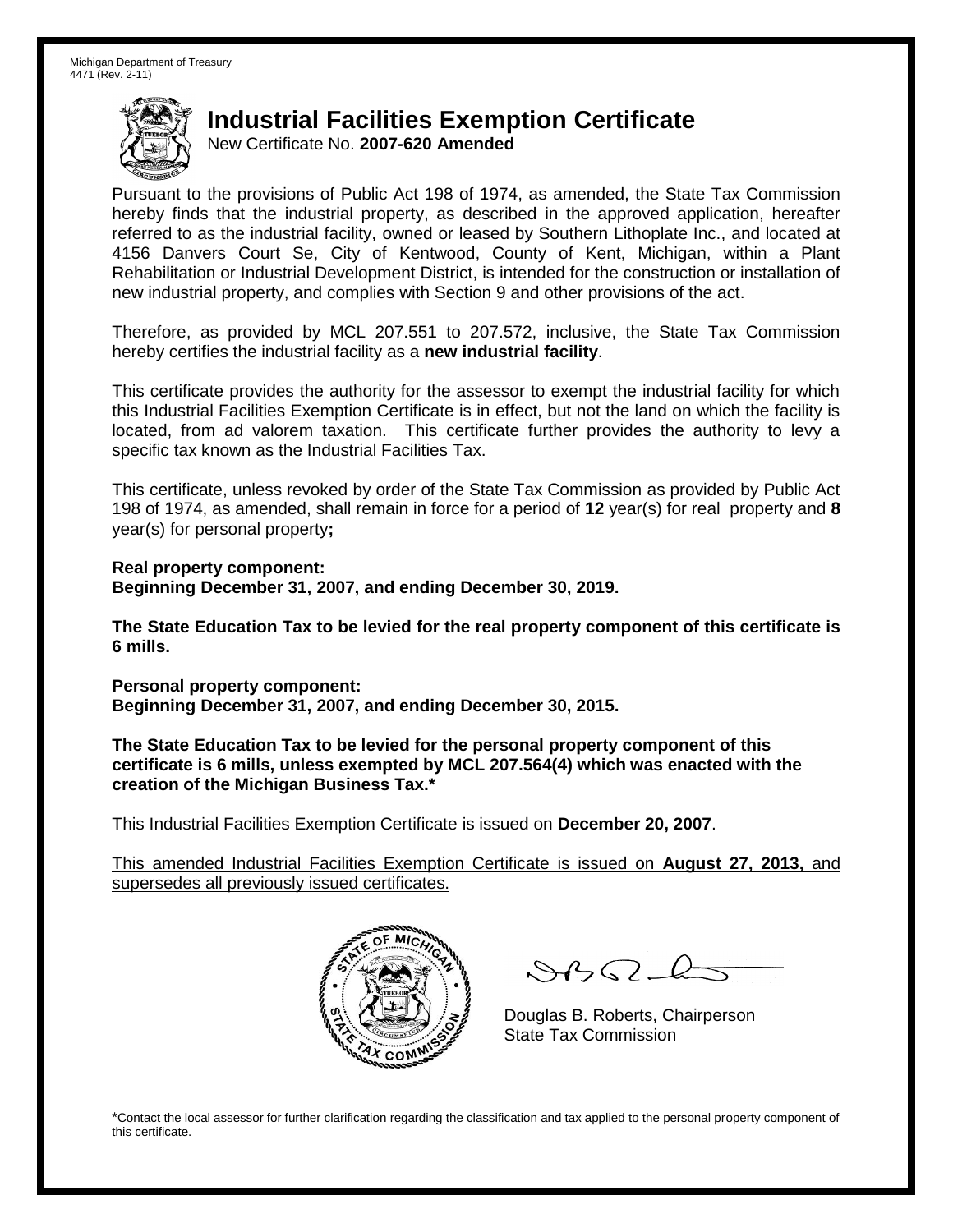

ANDY DILLON STATE TREASURER

August 29, 2013

Joseph R. Baker Moeller Mfg. Company, Inc. 30100 Beck Road Wixom, MI 48393

RICK SNYDER GOVERNOR

Dear Sir/Madam:

Pursuant to the requirements of Public Act 198 of 1974, as amended, the State Tax Commission (Commission) has issued an amended Industrial Facility Exemption Certificate numbered 2010-236, to Moeller Mfg. Company, Inc., located in the City of Wixom, Oakland County. This revised certificate was issued on August 27, 2013.

The investment amounts approved are as follows:

| <b>Real Property:</b> | \$           |
|-----------------------|--------------|
| Personal Property:    | \$13,127,439 |

The State Education Tax to be levied for this certificate is 6 mills.

In accordance with MCL 24.304, the local unit of government or applicant has sixty days from the date of this letter to request a hearing to correct an error contained in the enclosed certificate.

Notification of completion of this project shall be filed with the Commission within 30 days of project completion. Within 90 days of project completion, a report of final costs shall be filed with the assessing officer of the local unit and the Commission.

If you have further questions regarding the issuance of this industrial facility exemption certificate, please call 517-373-3302.

Sincerely,

Kelli-Sool

Kelli Sobel, Executive Director State Tax Commission

Enclosure cc: David M. Hieber, Assessor, City of Wixom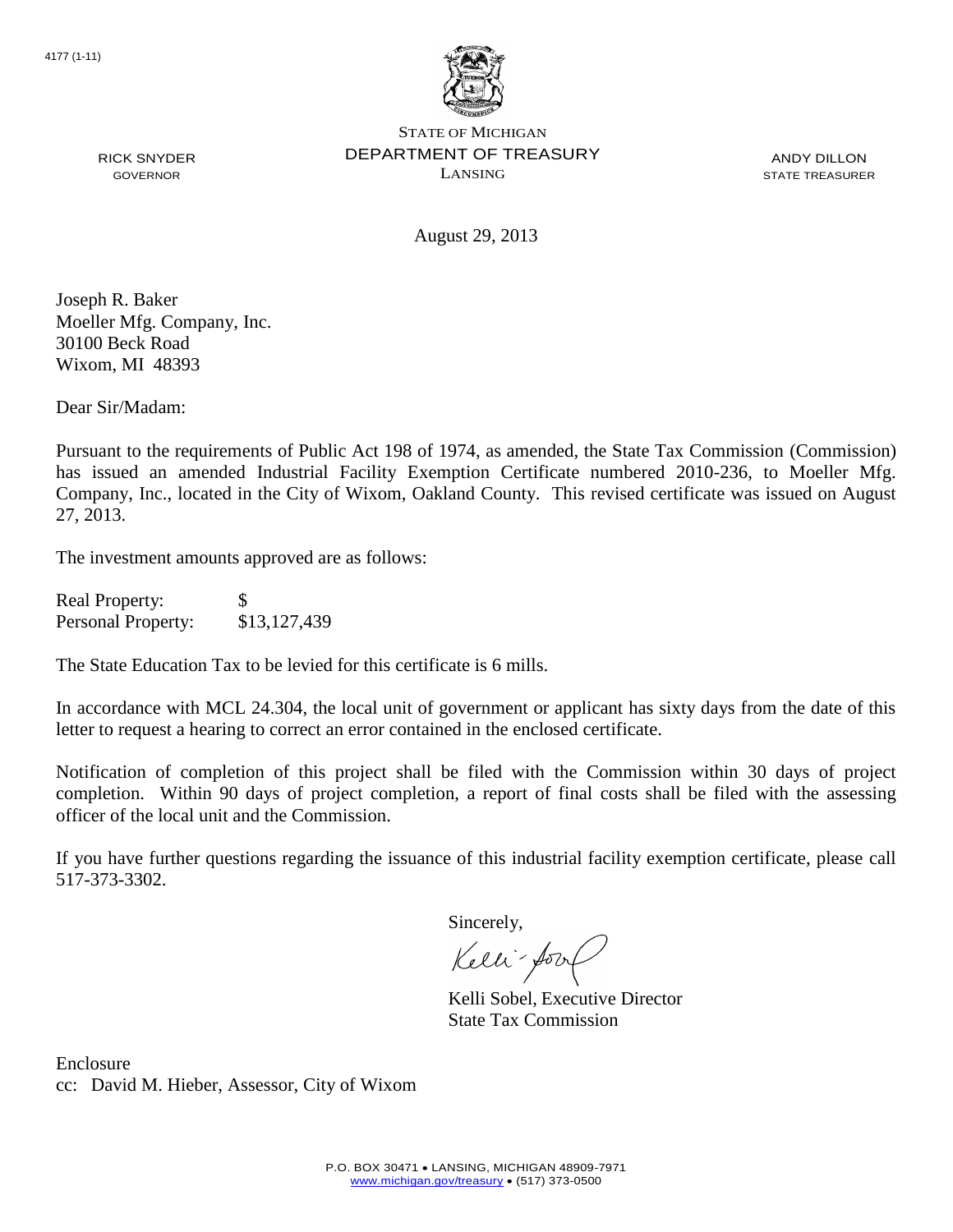New Certificate No. **2010-236 Amended**

Pursuant to the provisions of Public Act 198 of 1974, as amended, the State Tax Commission hereby finds that the industrial property, as described in the approved application, hereafter referred to as the industrial facility, owned or leased by Moeller Mfg. Company, Inc., and located at 30100 Beck Road, City of Wixom, County of Oakland, Michigan, within a Plant Rehabilitation or Industrial Development District, is intended for the construction or installation of new industrial property, and complies with Section 9 and other provisions of the act.

Therefore, as provided by MCL 207.551 to 207.572, inclusive, the State Tax Commission hereby certifies the industrial facility as a **new industrial facility**.

This certificate provides the authority for the assessor to exempt the industrial facility for which this Industrial Facilities Exemption Certificate is in effect, but not the land on which the facility is located, from ad valorem taxation. This certificate further provides the authority to levy a specific tax known as the Industrial Facilities Tax.

This certificate, unless revoked by order of the State Tax Commission as provided by Public Act 198 of 1974, as amended, shall remain in force for a period of **0** year(s) for real property and **8** year(s) for personal property**;**

**Personal property component: Beginning December 31, 2010, and ending December 30, 2022.**

**The State Education Tax to be levied for the personal property component of this certificate is 6 mills, unless exempted by MCL 207.564(4) which was enacted with the creation of the Michigan Business Tax.\***

This Industrial Facilities Exemption Certificate is issued on **October 26, 2010**.

This amended Industrial Facilities Exemption Certificate is issued on **August 27, 2013,** and supersedes all previously issued certificates.



 $8450 - 6$ 

Douglas B. Roberts, Chairperson State Tax Commission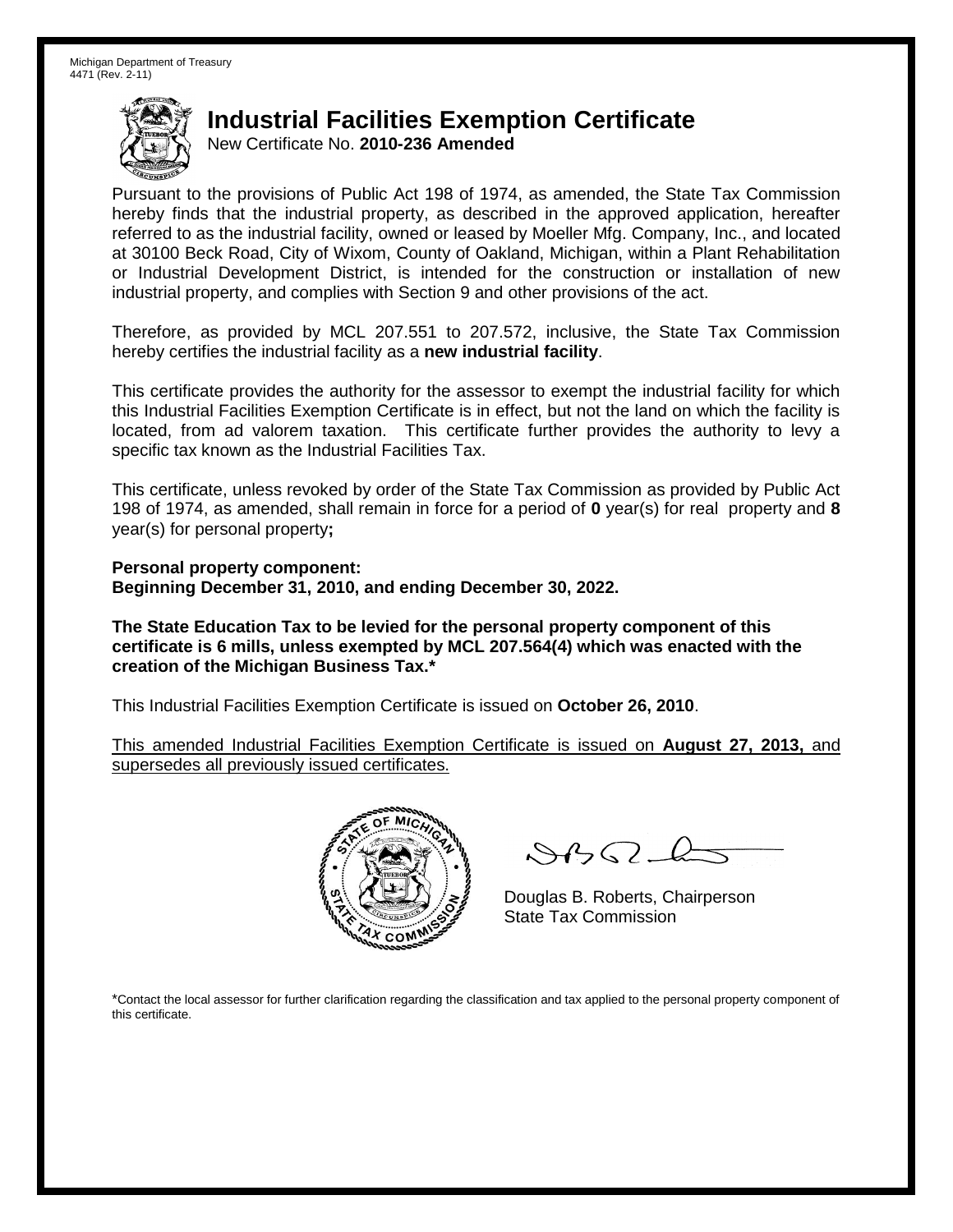

ANDY DILLON STATE TREASURER

August 29, 2013

Russell De Vries D+M Metal Products 4994 West River Drive Comstock Park, MI 49321

RICK SNYDER GOVERNOR

Dear Sir/Madam:

Pursuant to the requirements of Public Act 198 of 1974, as amended, the State Tax Commission (Commission) has issued an amended Industrial Facility Exemption Certificate numbered 2010-359, to D+M Metal Products, located in Plainfield Charter Township, Kent County. This revised certificate was issued on August 27, 2013.

The investment amounts approved are as follows:

Real Property: \$ Personal Property: \$1,248,833

The State Education Tax to be levied for this certificate is 6 mills.

In accordance with MCL 24.304, the local unit of government or applicant has sixty days from the date of this letter to request a hearing to correct an error contained in the enclosed certificate.

Notification of completion of this project shall be filed with the Commission within 30 days of project completion. Within 90 days of project completion, a report of final costs shall be filed with the assessing officer of the local unit and the Commission.

If you have further questions regarding the issuance of this industrial facility exemption certificate, please call 517-373-3302.

Sincerely,

Kelli-Sor

Kelli Sobel, Executive Director State Tax Commission

Enclosure cc: Judith A. Lafave, Assessor, Plainfield Charter Township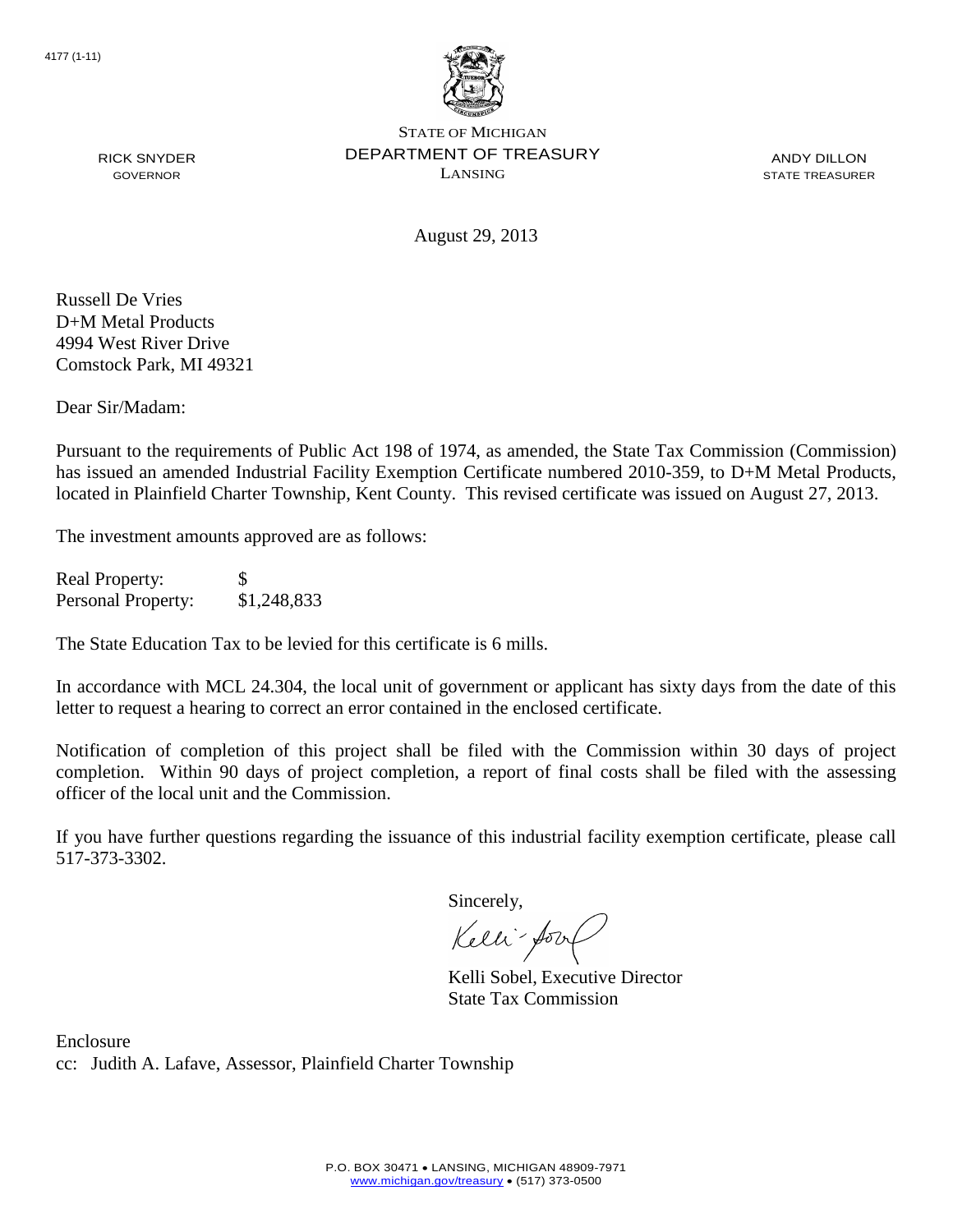New Certificate No. **2010-359 Amended**

Pursuant to the provisions of Public Act 198 of 1974, as amended, the State Tax Commission hereby finds that the industrial property, as described in the approved application, hereafter referred to as the industrial facility, owned or leased by D+M Metal Products, and located at 4994 West River Dr, Plainfield Charter Township, County of Kent, Michigan, within a Plant Rehabilitation or Industrial Development District, is intended for the construction or installation of new industrial property, and complies with Section 9 and other provisions of the act.

Therefore, as provided by MCL 207.551 to 207.572, inclusive, the State Tax Commission hereby certifies the industrial facility as a **new industrial facility**.

This certificate provides the authority for the assessor to exempt the industrial facility for which this Industrial Facilities Exemption Certificate is in effect, but not the land on which the facility is located, from ad valorem taxation. This certificate further provides the authority to levy a specific tax known as the Industrial Facilities Tax.

This certificate, unless revoked by order of the State Tax Commission as provided by Public Act 198 of 1974, as amended, shall remain in force for a period of **0** year(s) for real property and **3** year(s) for personal property**;**

**Personal property component: Beginning December 31, 2010, and ending December 30, 2013.**

**The State Education Tax to be levied for the personal property component of this certificate is 6 mills, unless exempted by MCL 207.564(4) which was enacted with the creation of the Michigan Business Tax.\***

This Industrial Facilities Exemption Certificate is issued on **December 20, 2010**.

This amended Industrial Facilities Exemption Certificate is issued on **August 27, 2013,** and supersedes all previously issued certificates.



 $8450 - 6$ 

Douglas B. Roberts, Chairperson State Tax Commission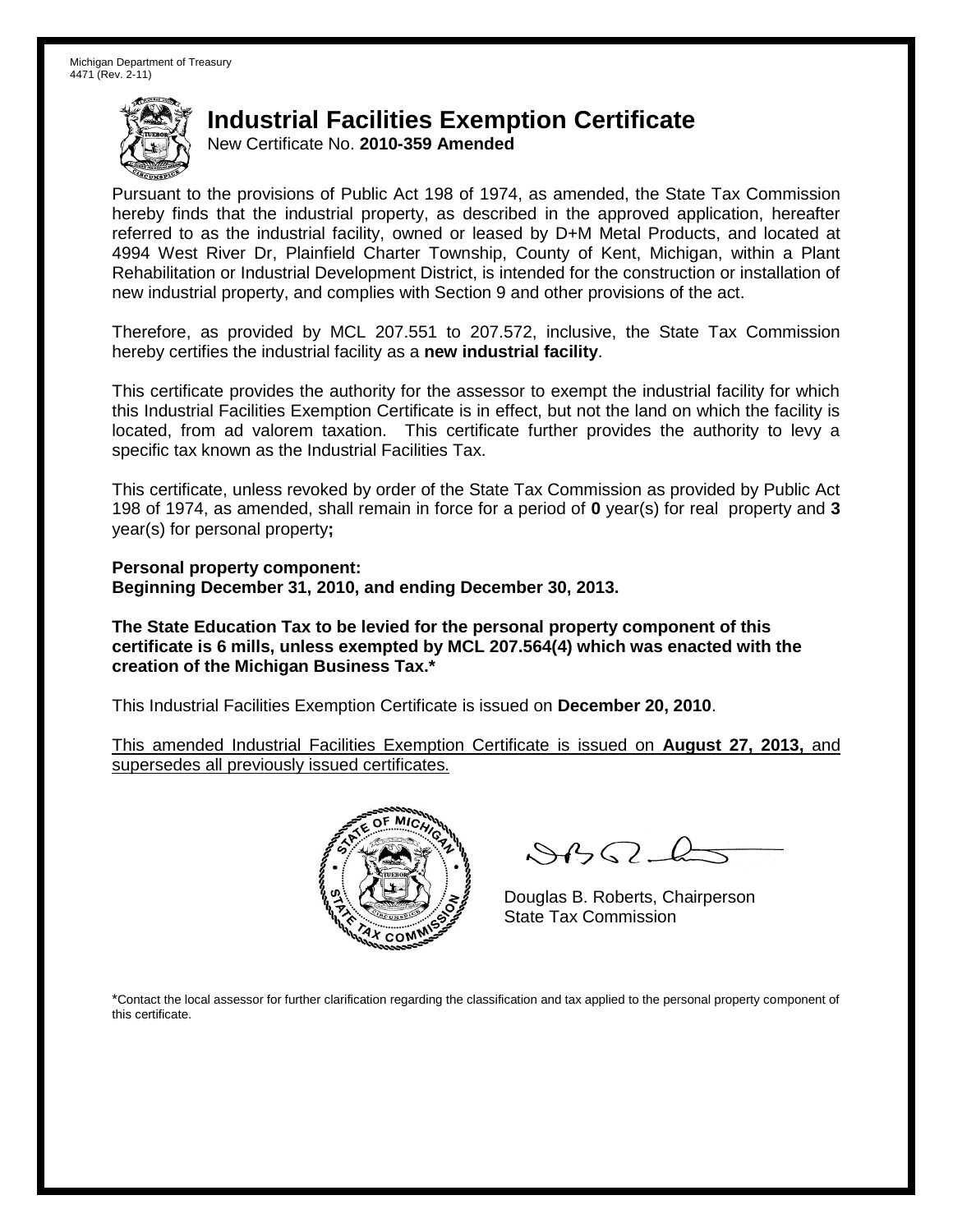

ANDY DILLON STATE TREASURER

August 29, 2013

Alisha L. Cieslak Benteler Automotive Corporation 2650 North Opdyke Road Auburn Hills, MI 48326

RICK SNYDER GOVERNOR

Dear Sir/Madam:

Pursuant to the requirements of Public Act 198 of 1974, as amended, the State Tax Commission (Commission) has issued an amended Industrial Facility Exemption Certificate numbered 2011-206, to Benteler Automotive Corporation, located in the City of Auburn Hills, Oakland County. This revised certificate was issued on August 27, 2013.

The investment amounts approved are as follows:

| <b>Real Property:</b>     | \$.         |
|---------------------------|-------------|
| <b>Personal Property:</b> | \$1,366,388 |

The State Education Tax to be levied for this certificate is 6 mills.

In accordance with MCL 24.304, the local unit of government or applicant has sixty days from the date of this letter to request a hearing to correct an error contained in the enclosed certificate.

Notification of completion of this project shall be filed with the Commission within 30 days of project completion. Within 90 days of project completion, a report of final costs shall be filed with the assessing officer of the local unit and the Commission.

If you have further questions regarding the issuance of this industrial facility exemption certificate, please call 517-373-3302.

Sincerely,

Kelli-Sort

Kelli Sobel, Executive Director State Tax Commission

Enclosure cc: Micheal R. Lohmeier, Assessor, City of Auburn Hills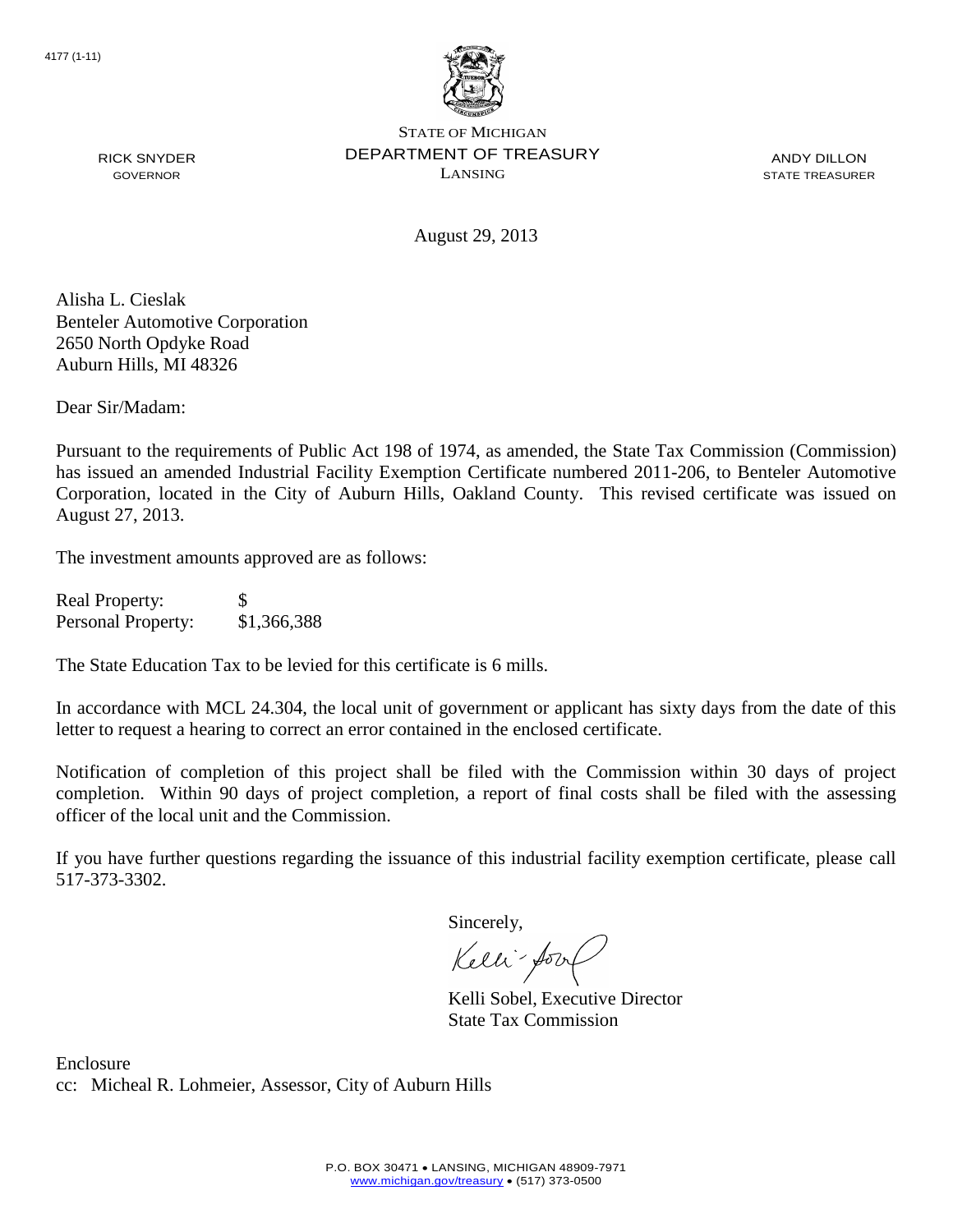New Certificate No. **2011-206 Amended**

Pursuant to the provisions of Public Act 198 of 1974, as amended, the State Tax Commission hereby finds that the industrial property, as described in the approved application, hereafter referred to as the industrial facility, owned or leased by Benteler Automotive Corporation, and located at 2650 North Opdyke Road, City of Auburn Hills, County of Oakland, Michigan, within a Plant Rehabilitation or Industrial Development District, is intended for the construction or installation of new industrial property, and complies with Section 9 and other provisions of the act.

Therefore, as provided by MCL 207.551 to 207.572, inclusive, the State Tax Commission hereby certifies the industrial facility as a **new industrial facility**.

This certificate provides the authority for the assessor to exempt the industrial facility for which this Industrial Facilities Exemption Certificate is in effect, but not the land on which the facility is located, from ad valorem taxation. This certificate further provides the authority to levy a specific tax known as the Industrial Facilities Tax.

This certificate, unless revoked by order of the State Tax Commission as provided by Public Act 198 of 1974, as amended, shall remain in force for a period of **0** year(s) for real property and **8** year(s) for personal property**;**

**Personal property component: Beginning December 31, 2011, and ending December 30, 2019.**

**The State Education Tax to be levied for the personal property component of this certificate is 6 mills, unless exempted by MCL 207.564(4) which was enacted with the creation of the Michigan Business Tax.\***

This Industrial Facilities Exemption Certificate is issued on **December 20, 2011**.

This amended Industrial Facilities Exemption Certificate is issued on **August 27, 2013,** and supersedes all previously issued certificates.



 $882 - 6$ 

Douglas B. Roberts, Chairperson State Tax Commission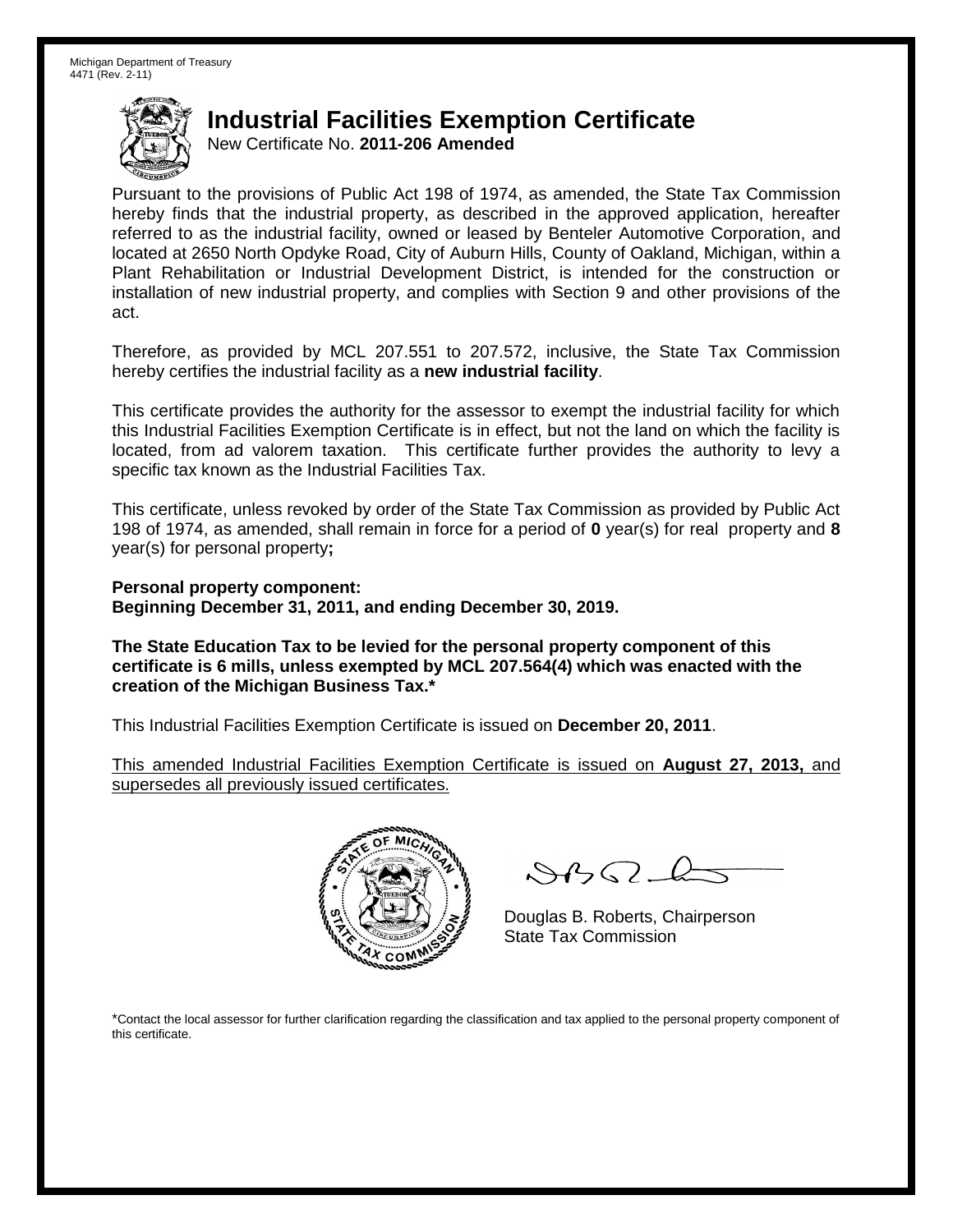

ANDY DILLON STATE TREASURER

August 29, 2013

Mitchell Rohde Quantum Signal, LLC 200 North Ann Arbor Saline, MI 48176

RICK SNYDER GOVERNOR

Dear Sir/Madam:

Pursuant to the requirements of Public Act 198 of 1974, as amended, the State Tax Commission (Commission) has issued an amended Industrial Facility Exemption Certificate numbered 2011-291, to Quantum Signal, LLC, located in the City of Saline, Washtenaw County. This revised certificate was issued on August 27, 2013.

The investment amounts approved are as follows:

| <b>Real Property:</b> | \$200,000 |
|-----------------------|-----------|
| Personal Property:    | \$215,600 |

The State Education Tax to be levied for this certificate is 6 mills.

In accordance with MCL 24.304, the local unit of government or applicant has sixty days from the date of this letter to request a hearing to correct an error contained in the enclosed certificate.

Notification of completion of this project shall be filed with the Commission within 30 days of project completion. Within 90 days of project completion, a report of final costs shall be filed with the assessing officer of the local unit and the Commission.

If you have further questions regarding the issuance of this industrial facility exemption certificate, please call 517-373-3302.

Sincerely,

Kelli-Sorr

Kelli Sobel, Executive Director State Tax Commission

Enclosure cc: Catherine A. Scull, Assessor, City of Saline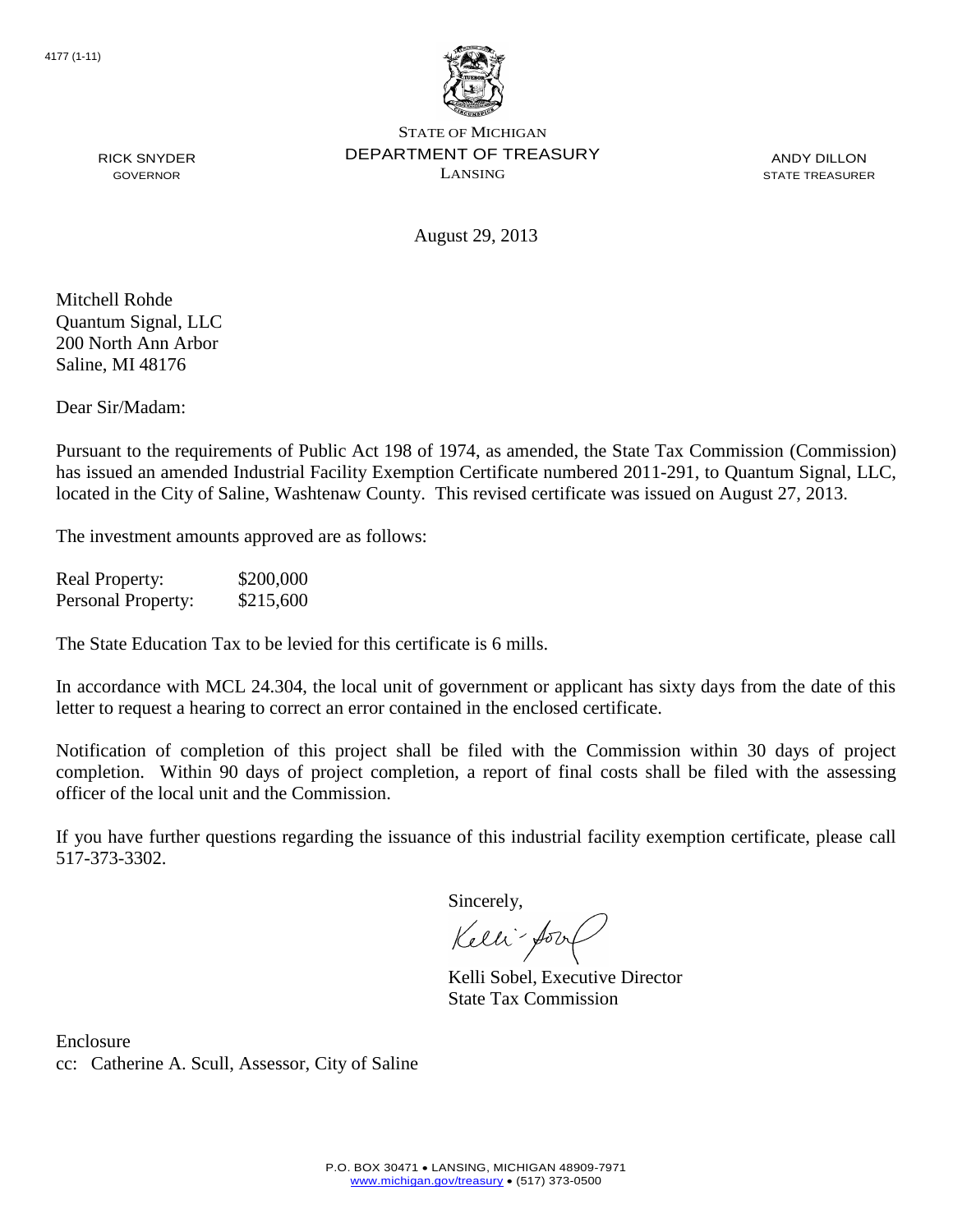New Certificate No. **2011-291 Amended**

Pursuant to the provisions of Public Act 198 of 1974, as amended, the State Tax Commission hereby finds that the industrial property, as described in the approved application, hereafter referred to as the industrial facility, owned or leased by Quantum Signal, LLC, and located at 200 North Ann Arbor, City of Saline, County of Washtenaw, Michigan, within a Plant Rehabilitation or Industrial Development District, is intended for the construction or installation of new industrial property, and complies with Section 9 and other provisions of the act.

Therefore, as provided by MCL 207.551 to 207.572, inclusive, the State Tax Commission hereby certifies the industrial facility as a **new industrial facility**.

This certificate provides the authority for the assessor to exempt the industrial facility for which this Industrial Facilities Exemption Certificate is in effect, but not the land on which the facility is located, from ad valorem taxation. This certificate further provides the authority to levy a specific tax known as the Industrial Facilities Tax.

This certificate, unless revoked by order of the State Tax Commission as provided by Public Act 198 of 1974, as amended, shall remain in force for a period of **6** year(s) for real property and **6** year(s) for personal property**;**

**Real property component: Beginning December 31, 2011, and ending December 30, 2017.**

**The State Education Tax to be levied for the real property component of this certificate is 6 mills.**

**Personal property component: Beginning December 31, 2011, and ending December 30, 2017.**

**The State Education Tax to be levied for the personal property component of this certificate is 6 mills, unless exempted by MCL 207.564(4) which was enacted with the creation of the Michigan Business Tax.\***

This Industrial Facilities Exemption Certificate is issued on **October 31, 2011**.

This amended Industrial Facilities Exemption Certificate is issued on **August 27, 2013,** and supersedes all previously issued certificates.



 $\mathcal{S}$ 

Douglas B. Roberts, Chairperson State Tax Commission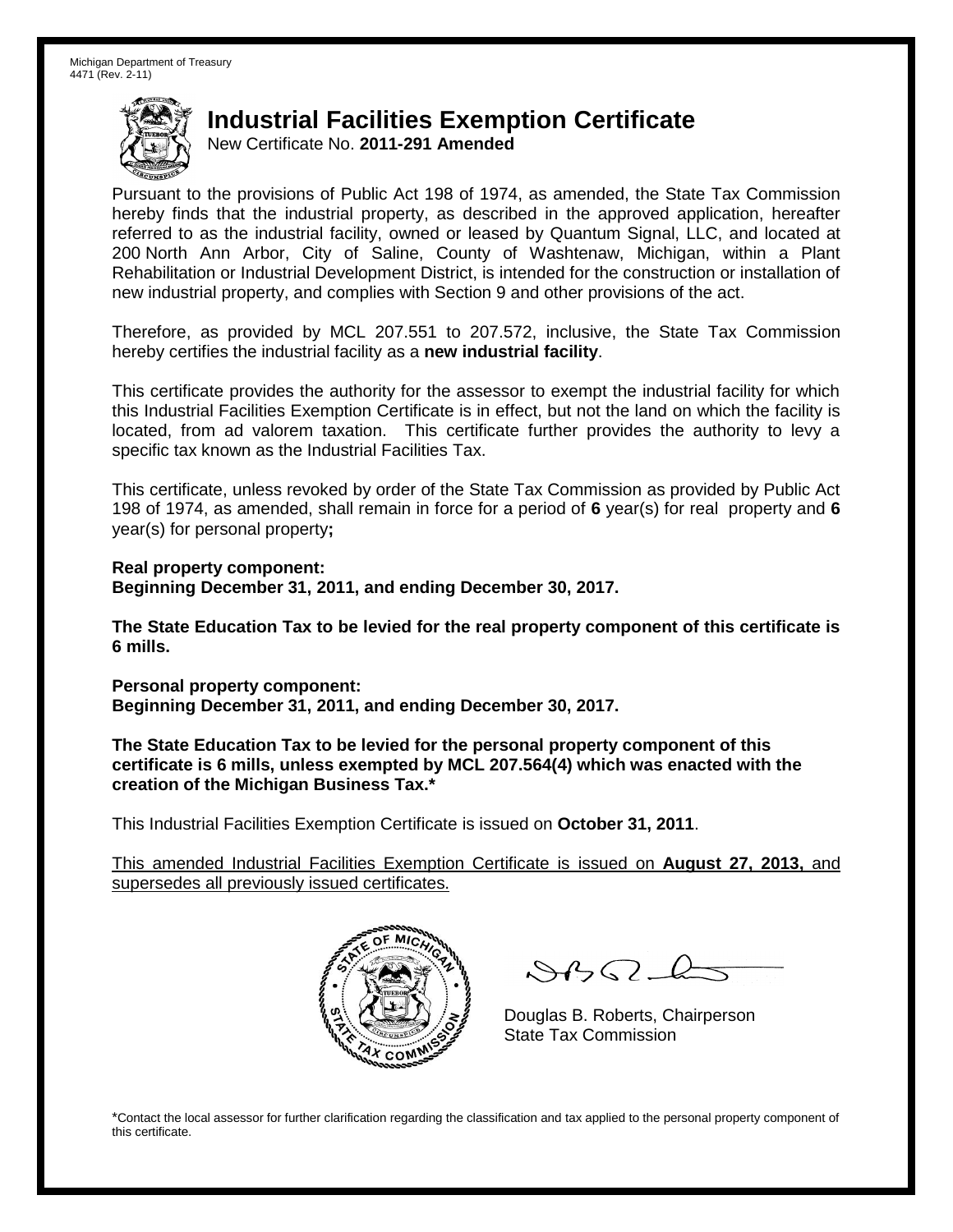

ANDY DILLON STATE TREASURER

RICK SNYDER GOVERNOR

August 29, 2013

Michael Gaishin Sr. Gaishin Manufacturing 240 Urbandale Avenue Benton Harbor, MI 49022

Dear Sir/Madam:

Pursuant to the requirements of Public Act 198 of 1974, as amended, the State Tax Commission (Commission) has issued an amended Industrial Facility Exemption Certificate numbered 2012-058, to Gaishin Manufacturing, located in Benton Charter Township, Berrien County. This revised certificate was issued on August 27, 2013.

The investment amounts approved are as follows:

| <b>Real Property:</b> | \$1,085,868 |
|-----------------------|-------------|
| Personal Property:    | \$2,697,835 |

The State Education Tax to be levied for this certificate is 6 mills.

In accordance with MCL 24.304, the local unit of government or applicant has sixty days from the date of this letter to request a hearing to correct an error contained in the enclosed certificate.

Notification of completion of this project shall be filed with the Commission within 30 days of project completion. Within 90 days of project completion, a report of final costs shall be filed with the assessing officer of the local unit and the Commission.

If you have further questions regarding the issuance of this industrial facility exemption certificate, please call 517-373-3302.

Sincerely,

Kelli-Sool

Kelli Sobel, Executive Director State Tax Commission

Enclosure cc: Antoinette J. Swisher, Assessor, Benton Charter Township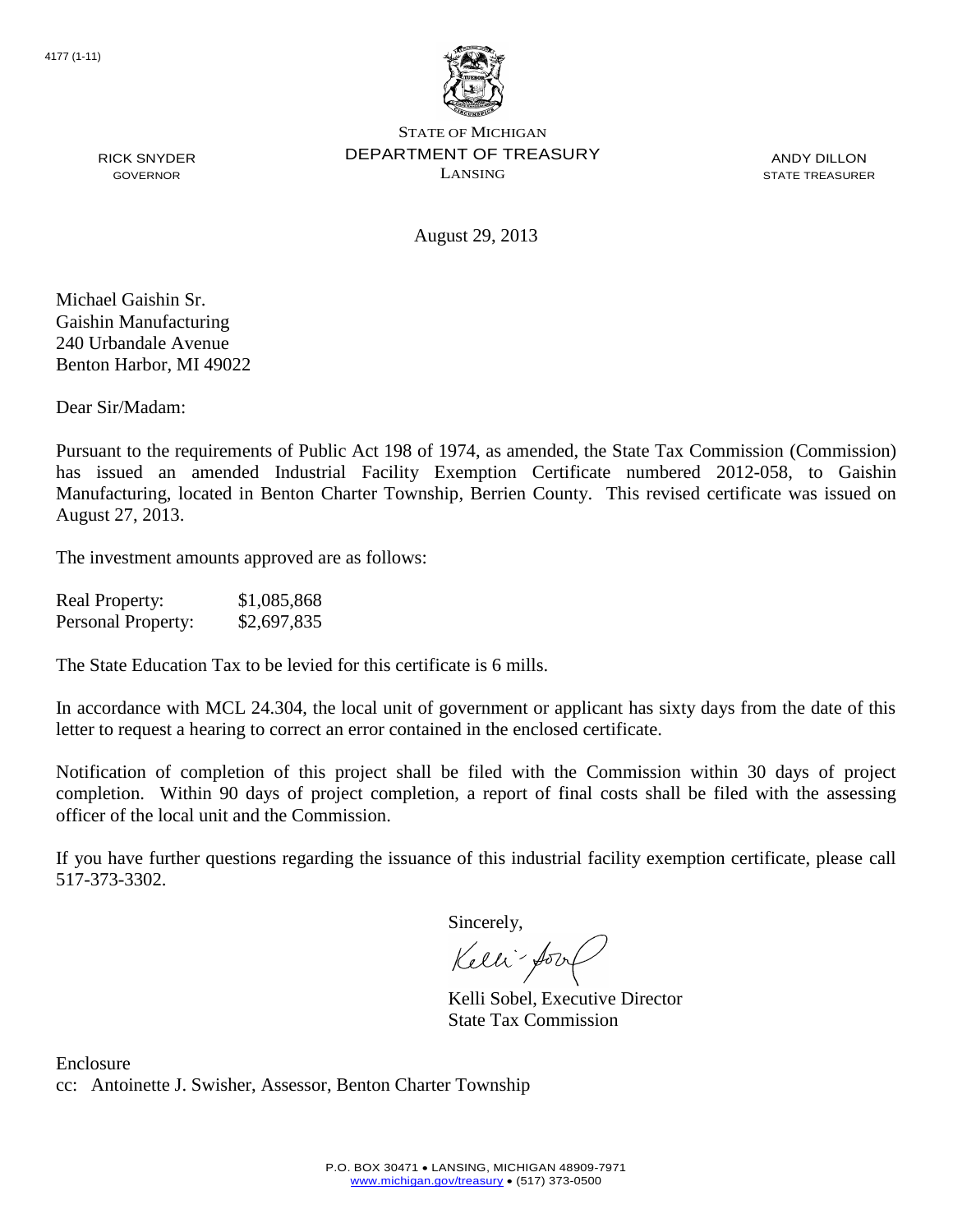New Certificate No. **2012-058 Amended**

Pursuant to the provisions of Public Act 198 of 1974, as amended, the State Tax Commission hereby finds that the industrial property, as described in the approved application, hereafter referred to as the industrial facility, owned or leased by Gaishin Manufacturing, and located at 240 Urbandale Avenue, Benton Charter Township, County of Berrien, Michigan, within a Plant Rehabilitation or Industrial Development District, is intended for the construction or installation of new industrial property, and complies with Section 9 and other provisions of the act.

Therefore, as provided by MCL 207.551 to 207.572, inclusive, the State Tax Commission hereby certifies the industrial facility as a **new industrial facility**.

This certificate provides the authority for the assessor to exempt the industrial facility for which this Industrial Facilities Exemption Certificate is in effect, but not the land on which the facility is located, from ad valorem taxation. This certificate further provides the authority to levy a specific tax known as the Industrial Facilities Tax.

This certificate, unless revoked by order of the State Tax Commission as provided by Public Act 198 of 1974, as amended, shall remain in force for a period of **12** year(s) for real property and **12** year(s) for personal property**;**

**Real property component: Beginning December 31, 2012, and ending December 30, 2025.**

**The State Education Tax to be levied for the real property component of this certificate is 6 mills.**

**Personal property component: Beginning December 31, 2012, and ending December 30, 2025.**

**The State Education Tax to be levied for the personal property component of this certificate is 6 mills, unless exempted by MCL 207.564(4) which was enacted with the creation of the Michigan Business Tax.\***

This Industrial Facilities Exemption Certificate is issued on **April 17, 2012**.

This amended Industrial Facilities Exemption Certificate is issued on **August 27, 2013,** and supersedes all previously issued certificates.



 $\mathcal{A}$ 

Douglas B. Roberts, Chairperson State Tax Commission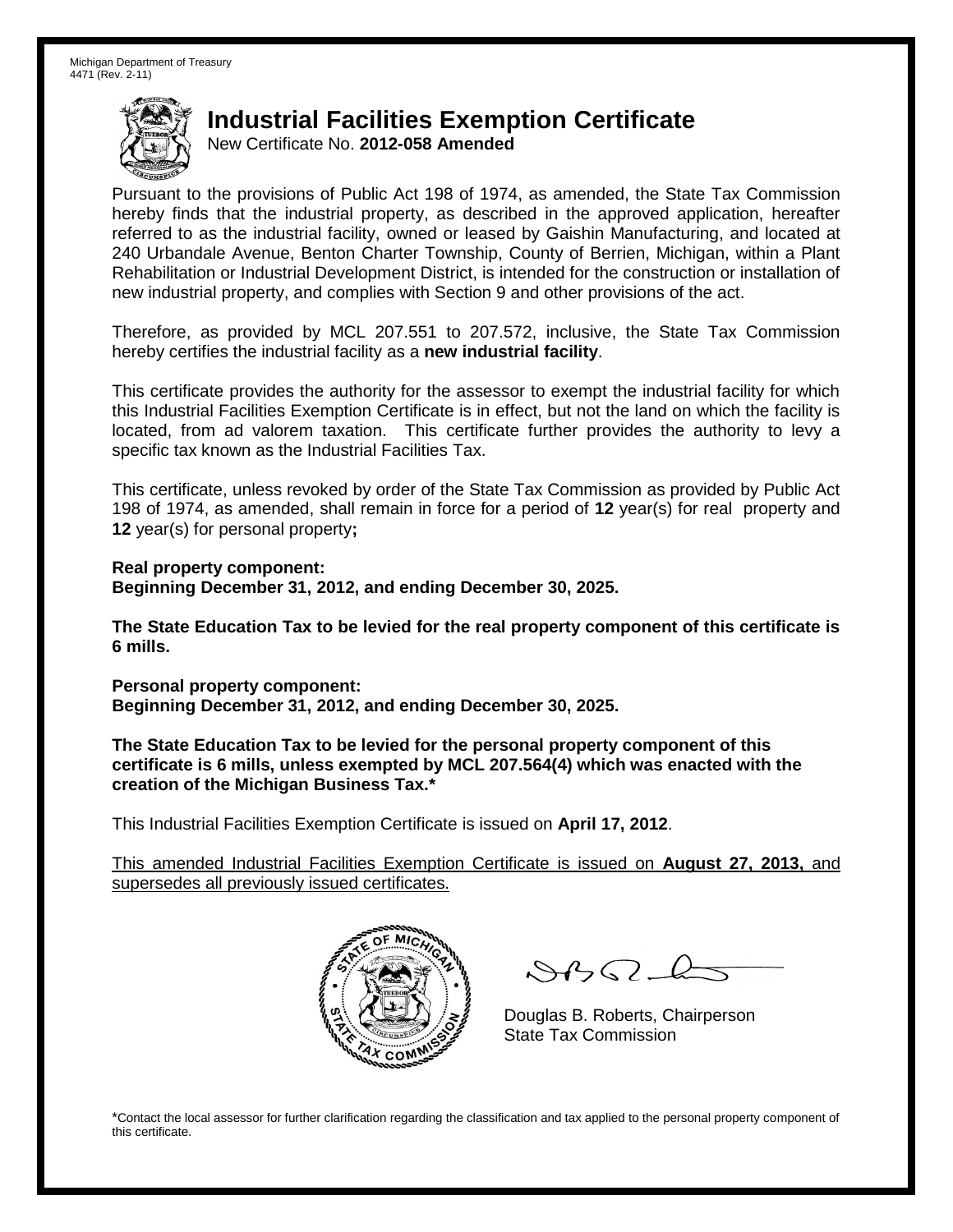

ANDY DILLON STATE TREASURER

August 29, 2013

Glenn Brink Brink Terminal Services P.O. Box 266 Hamilton, MI 49419

RICK SNYDER GOVERNOR

Dear Sir/Madam:

Pursuant to the requirements of Public Act 198 of 1974, as amended, the State Tax Commission (Commission) has issued an amended Industrial Facility Exemption Certificate numbered 2012-148, to Brink Terminal Services, located in Bangor Charter Township, Bay County. This revised certificate was issued on August 27, 2013.

The investment amounts approved are as follows:

| <b>Real Property:</b> | \$1,200,000 |
|-----------------------|-------------|
| Personal Property:    | \$500,500   |

The State Education Tax to be levied for this certificate is 6 mills.

In accordance with MCL 24.304, the local unit of government or applicant has sixty days from the date of this letter to request a hearing to correct an error contained in the enclosed certificate.

Notification of completion of this project shall be filed with the Commission within 30 days of project completion. Within 90 days of project completion, a report of final costs shall be filed with the assessing officer of the local unit and the Commission.

If you have further questions regarding the issuance of this industrial facility exemption certificate, please call 517-373-3302.

Sincerely,

Kelli-Sool

Kelli Sobel, Executive Director State Tax Commission

Enclosure cc: Daniel W. Darland, Assessor, Bangor Charter Township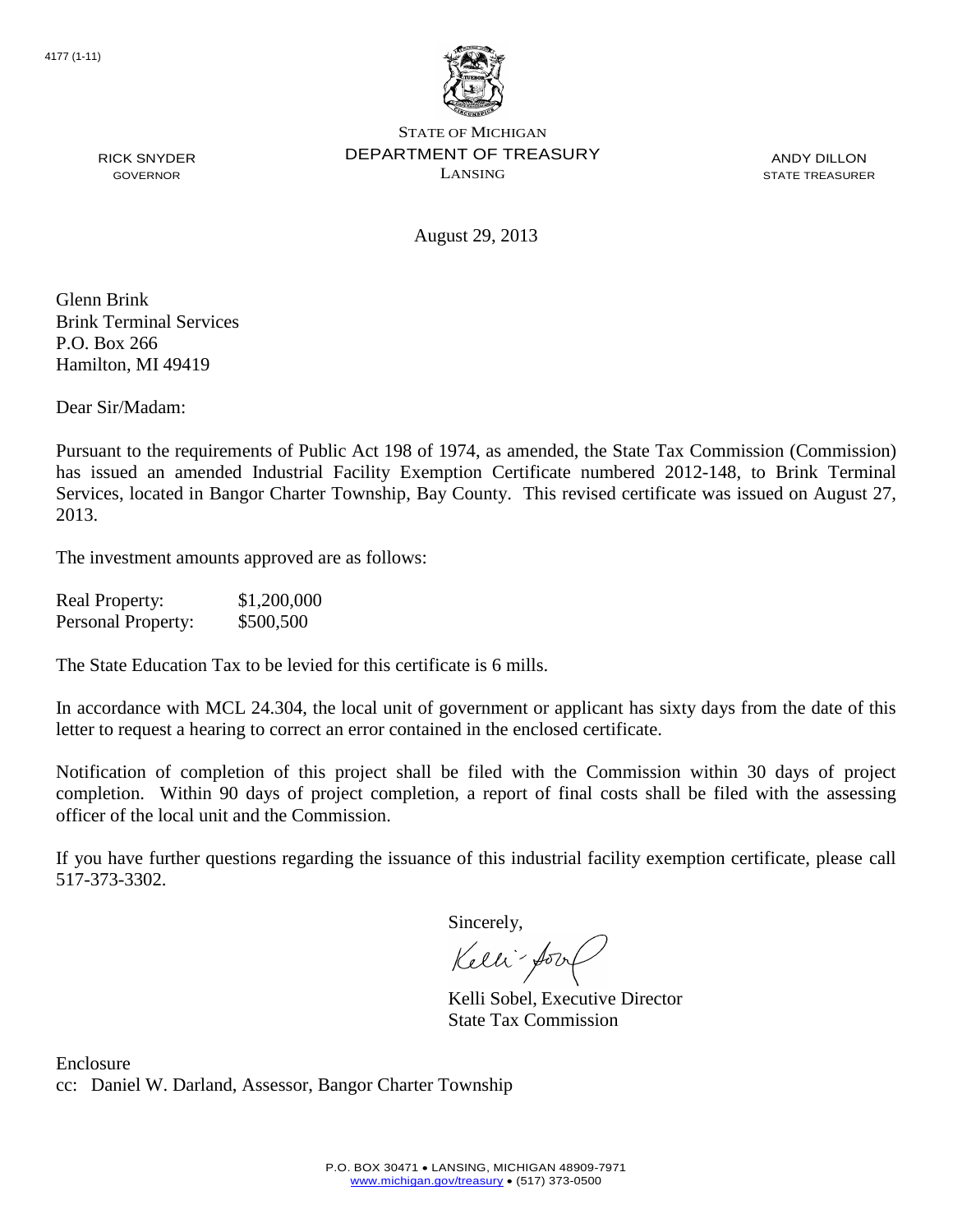New Certificate No. **2012-148 Amended**

Pursuant to the provisions of Public Act 198 of 1974, as amended, the State Tax Commission hereby finds that the industrial property, as described in the approved application, hereafter referred to as the industrial facility, owned or leased by Brink Terminal Services, and located at 97 Tiernan Road, Bangor Charter Township, County of Bay, Michigan, within a Plant Rehabilitation or Industrial Development District, is intended for the construction or installation of new industrial property, and complies with Section 9 and other provisions of the act.

Therefore, as provided by MCL 207.551 to 207.572, inclusive, the State Tax Commission hereby certifies the industrial facility as a **new industrial facility**.

This certificate provides the authority for the assessor to exempt the industrial facility for which this Industrial Facilities Exemption Certificate is in effect, but not the land on which the facility is located, from ad valorem taxation. This certificate further provides the authority to levy a specific tax known as the Industrial Facilities Tax.

This certificate, unless revoked by order of the State Tax Commission as provided by Public Act 198 of 1974, as amended, shall remain in force for a period of **12** year(s) for real property and **12** year(s) for personal property**;**

**Real property component: Beginning December 31, 2012, and ending December 30, 2025.**

**The State Education Tax to be levied for the real property component of this certificate is 6 mills.**

**Personal property component: Beginning December 31, 2012, and ending December 30, 2025.**

**The State Education Tax to be levied for the personal property component of this certificate is 6 mills, unless exempted by MCL 207.564(4) which was enacted with the creation of the Michigan Business Tax.\***

This Industrial Facilities Exemption Certificate is issued on **August 28, 2012**.

This amended Industrial Facilities Exemption Certificate is issued on **August 27, 2013,** and supersedes all previously issued certificates.



 $\mathcal{A}$ 

Douglas B. Roberts, Chairperson State Tax Commission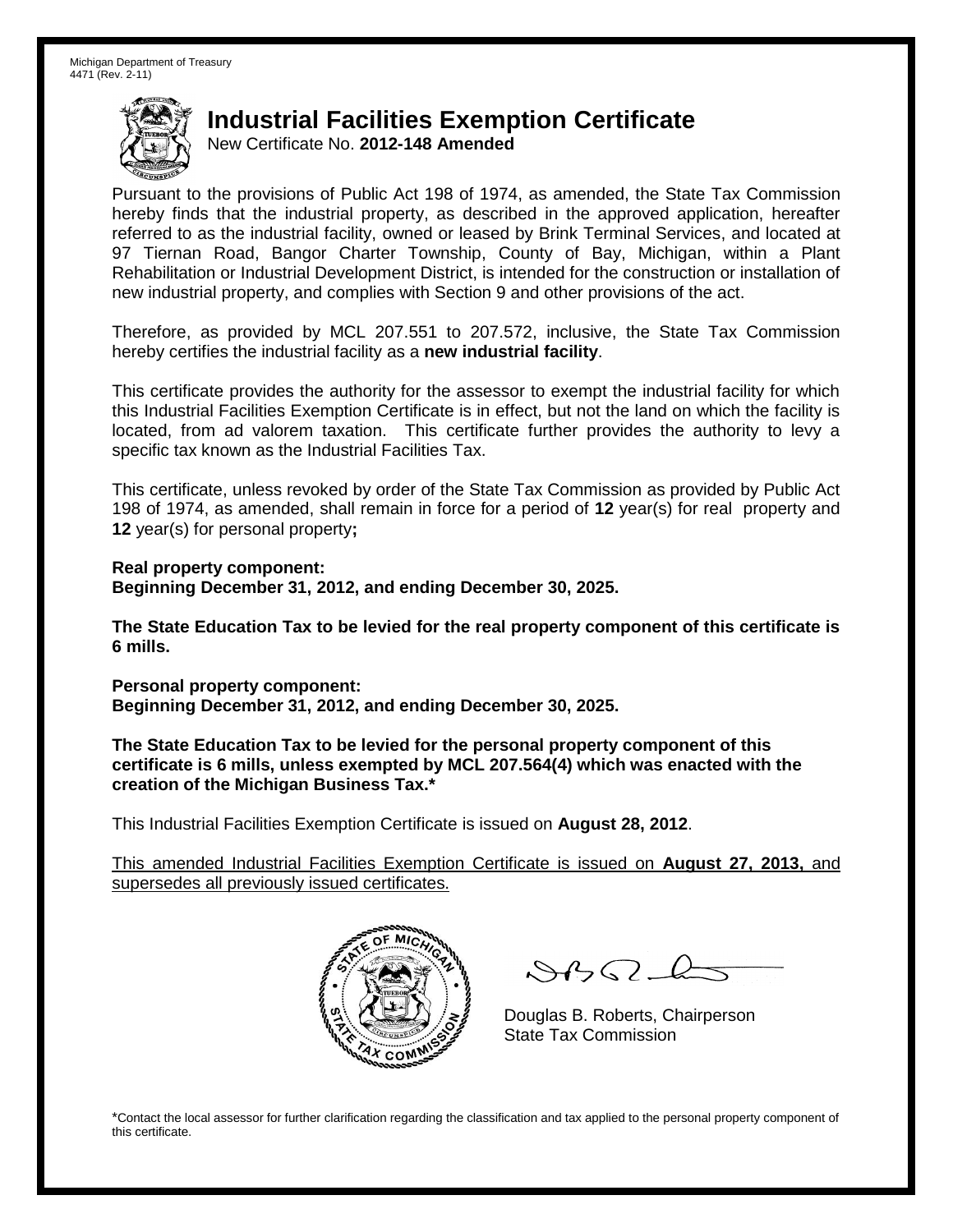

RICK SNYDER GOVERNOR

STATE OF MICHIGAN DEPARTMENT OF TREASURY LANSING

ANDY DILLON STATE TREASURER

August 29, 2013

Gerhard Goss J. Rettenmaier USA LP 16369 US Highway 131 South Schoolcraft, MI 49087

Dear Sir/Madam:

Pursuant to the requirements of Public Act 198 of 1974, as amended, the State Tax Commission (Commission) has issued an amended Industrial Facility Exemption Certificate numbered 2012-200, to J. Rettenmaier USA LP, located in Schoolcraft Township, Kalamazoo County. This revised certificate was issued on August 27, 2013. The revision extends the construction period to December 31, 2013.

The investment amounts approved are as follows:

Real Property: \$ Personal Property: \$1,330,000

The State Education Tax to be levied for this certificate is 6 mills.

In accordance with MCL 24.304, the local unit of government or applicant has sixty days from the date of this letter to request a hearing to correct an error contained in the enclosed certificate.

Notification of completion of this project shall be filed with the Commission within 30 days of project completion. Within 90 days of project completion, a report of final costs shall be filed with the assessing officer of the local unit and the Commission.

If you have further questions regarding the issuance of this industrial facility exemption certificate, please call 517-373-3302.

Sincerely,

Kelli-for

Kelli Sobel, Executive Director State Tax Commission

Enclosure cc: Nathan Brousseau, Assessor, Schoolcraft Township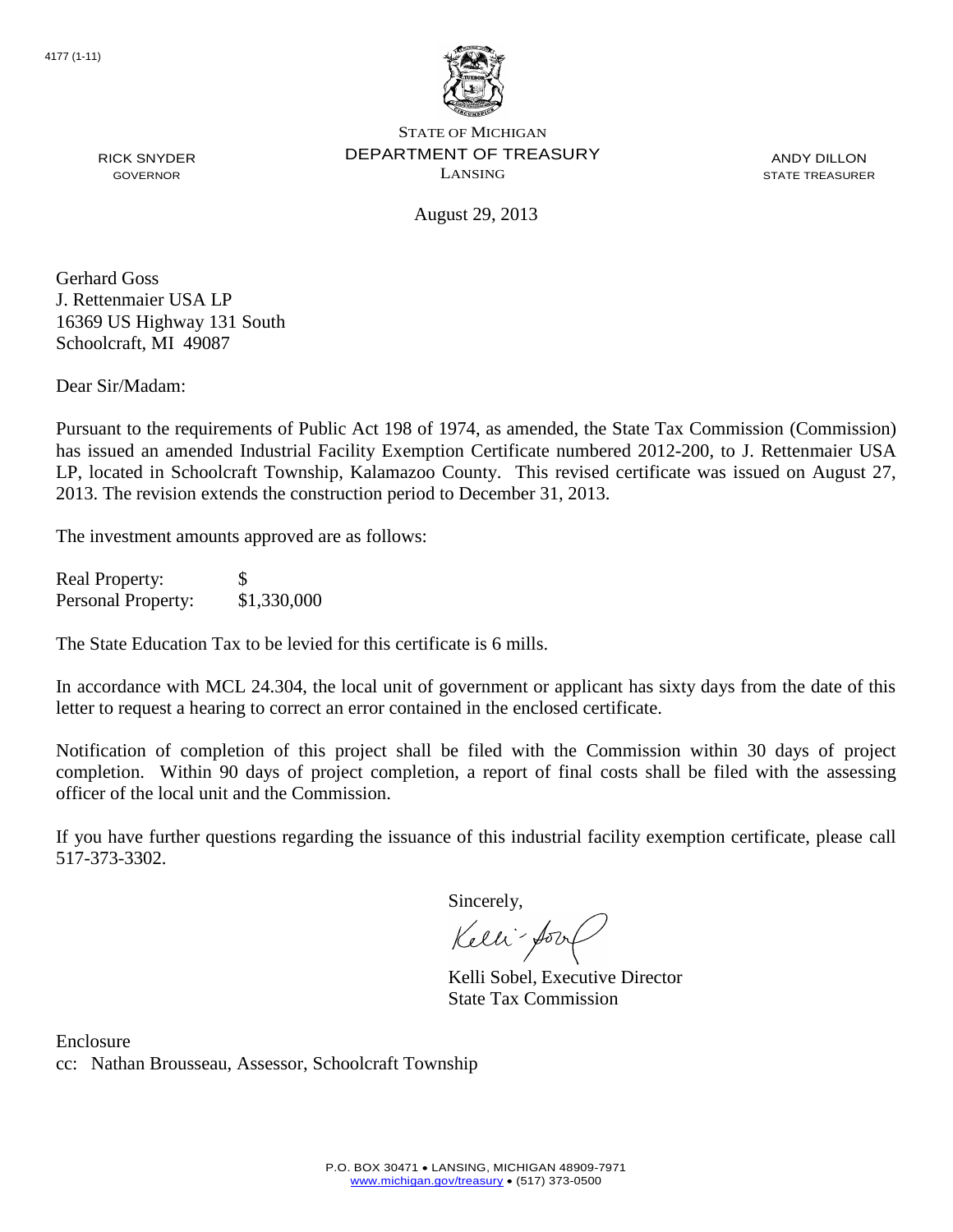New Certificate No. **2012-200 Amended**

Pursuant to the provisions of Public Act 198 of 1974, as amended, the State Tax Commission hereby finds that the industrial property, as described in the approved application, hereafter referred to as the industrial facility, owned or leased by J. Rettenmaier USA Lp, and located at 16369 Us Highway 131 South, Schoolcraft Township, County of Kalamazoo, Michigan, within a Plant Rehabilitation or Industrial Development District, is intended for the construction or installation of new industrial property, and complies with Section 9 and other provisions of the act.

Therefore, as provided by MCL 207.551 to 207.572, inclusive, the State Tax Commission hereby certifies the industrial facility as a **new industrial facility**.

This certificate provides the authority for the assessor to exempt the industrial facility for which this Industrial Facilities Exemption Certificate is in effect, but not the land on which the facility is located, from ad valorem taxation. This certificate further provides the authority to levy a specific tax known as the Industrial Facilities Tax.

This certificate, unless revoked by order of the State Tax Commission as provided by Public Act 198 of 1974, as amended, shall remain in force for a period of **0** year(s) for real property and **6** year(s) for personal property**;**

**Personal property component: Beginning December 31, 2012, and ending December 30, 2018.**

**The State Education Tax to be levied for the personal property component of this certificate is 6 mills, unless exempted by MCL 207.564(4) which was enacted with the creation of the Michigan Business Tax.\***

This Industrial Facilities Exemption Certificate is issued on **August 28, 2012**.

This amended Industrial Facilities Exemption Certificate is issued on **August 27, 2013,** and supersedes all previously issued certificates.



 $882 - 6$ 

Douglas B. Roberts, Chairperson State Tax Commission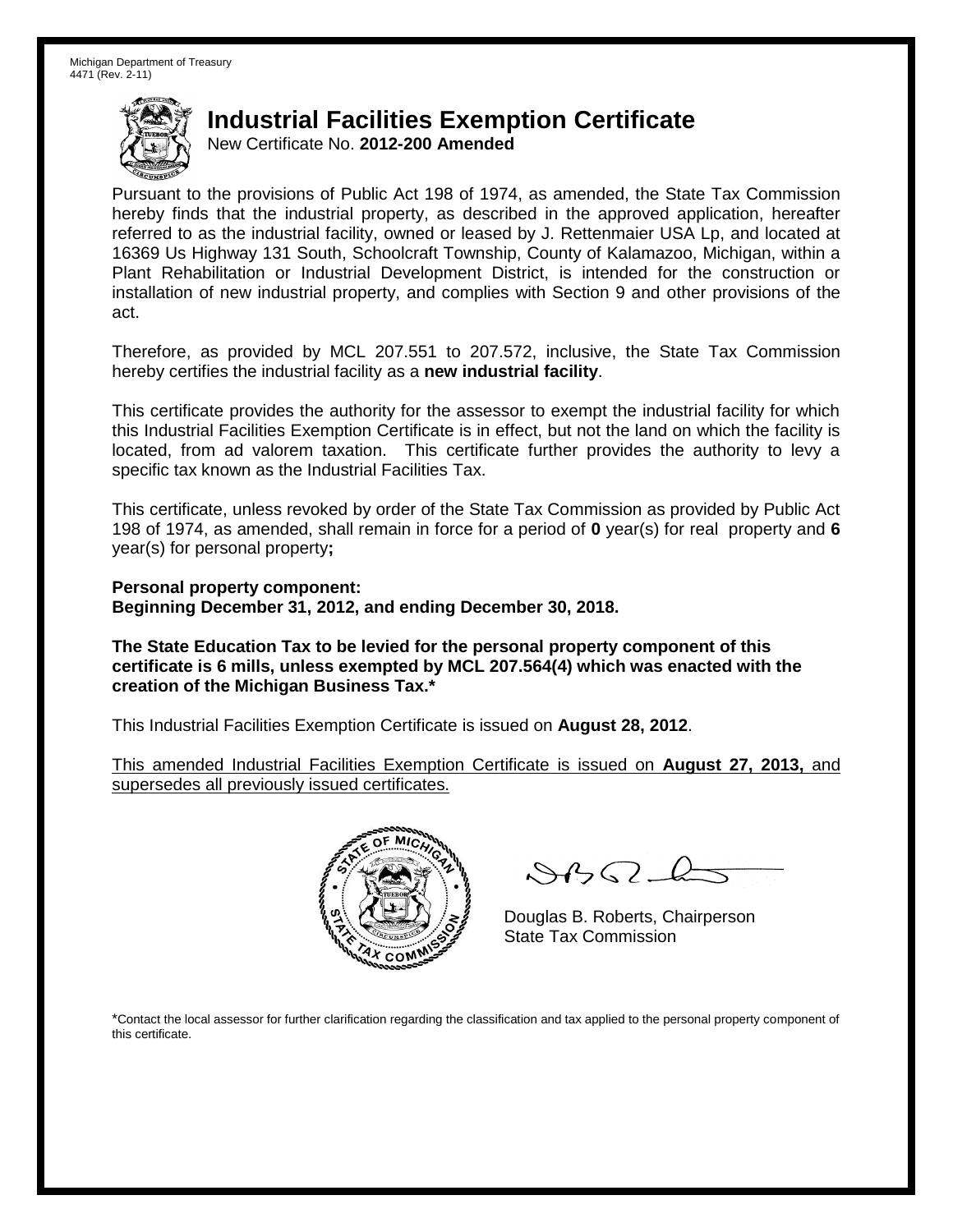

ANDY DILLON STATE TREASURER

August 29, 2013

Tom Arquette Wright Plastic Products Co, LLC 2021 Christian B. Haas St. Clair, MI 48079

RICK SNYDER GOVERNOR

Dear Sir/Madam:

Pursuant to the requirements of Public Act 198 of 1974, as amended, the State Tax Commission (Commission) has issued an amended Industrial Facility Exemption Certificate numbered 2012-529, to Wright Plastic Products Co, LLC, located in the City of St. Clair, Saint Clair County. This revised certificate was issued on August 27, 2013.

The investment amounts approved are as follows:

| <b>Real Property:</b> | \$450,000 |
|-----------------------|-----------|
| Personal Property:    | \$739,845 |

The State Education Tax to be levied for this certificate is 6 mills.

In accordance with MCL 24.304, the local unit of government or applicant has sixty days from the date of this letter to request a hearing to correct an error contained in the enclosed certificate.

Notification of completion of this project shall be filed with the Commission within 30 days of project completion. Within 90 days of project completion, a report of final costs shall be filed with the assessing officer of the local unit and the Commission.

If you have further questions regarding the issuance of this industrial facility exemption certificate, please call 517-373-3302.

Sincerely,

Kelli-Sool

Kelli Sobel, Executive Director State Tax Commission

Enclosure cc: Lynne S. Houston, Assessor, City of St. Clair